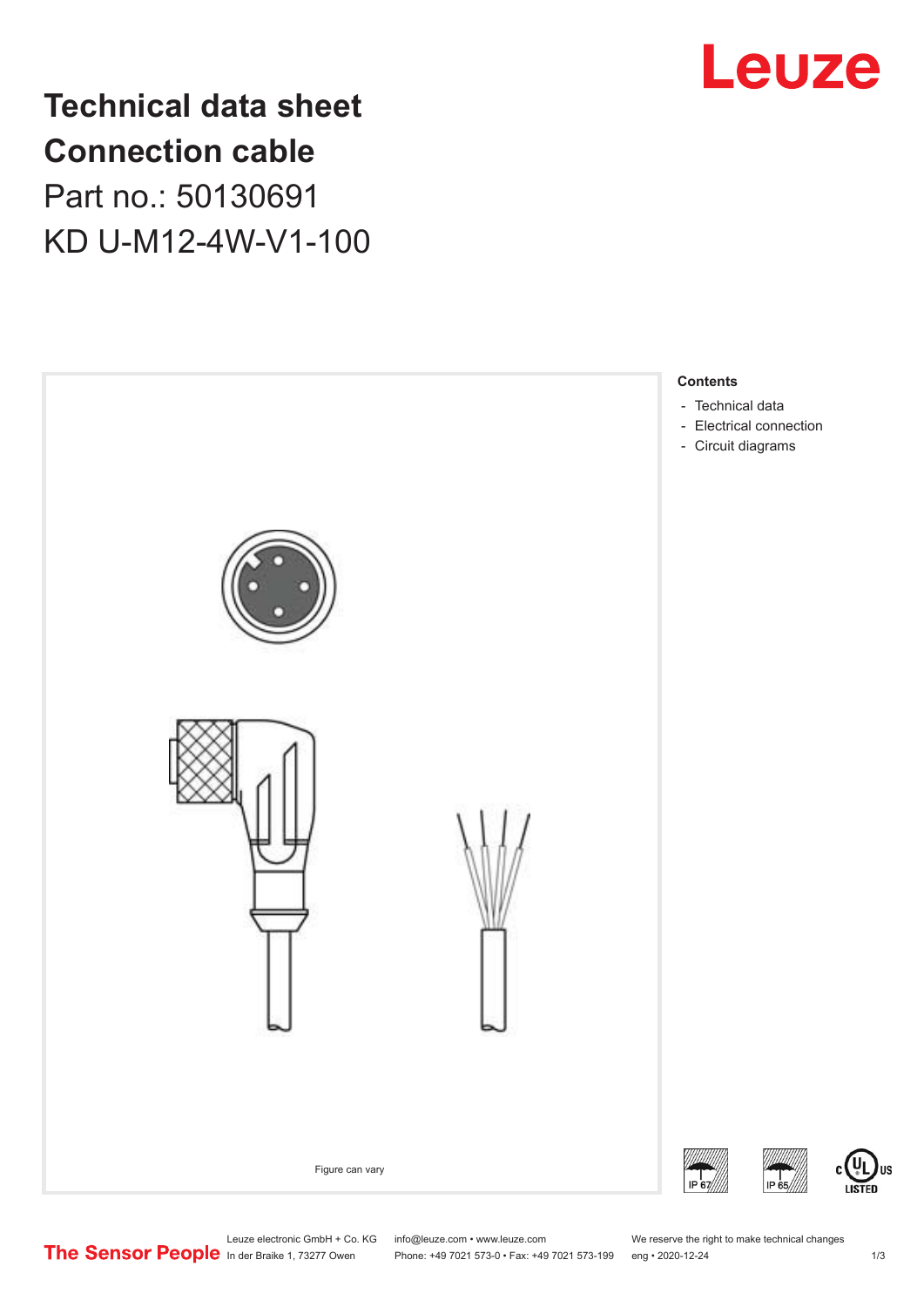## <span id="page-1-0"></span>**Technical data**

#### **Electrical data**

**Performance data Operating voltage** Max. 250 V AC/DC

#### **Connection**

| <b>Connection 1</b>               |                                                                                                        |
|-----------------------------------|--------------------------------------------------------------------------------------------------------|
| <b>Type of connection</b>         | Connector                                                                                              |
| <b>Thread size</b>                | M <sub>12</sub>                                                                                        |
| <b>Type</b>                       | Female                                                                                                 |
| Handle body material              | <b>PUR</b>                                                                                             |
| No. of pins                       | 4-pin                                                                                                  |
| Encoding                          | A-coded                                                                                                |
| Version                           | Angled                                                                                                 |
| Lock                              | Screw fitting, nickel-plated diecast zinc,<br>recommended torque 0.6 Nm, self-<br>locking              |
| <b>Connection 2</b>               |                                                                                                        |
| <b>Type of connection</b>         | Open end                                                                                               |
|                                   |                                                                                                        |
| <b>Cable properties</b>           |                                                                                                        |
| <b>Number of conductors</b>       | 4 Piece(s)                                                                                             |
| Wire cross section                | $0.34 \, \text{mm}^2$                                                                                  |
| <b>AWG</b>                        | 22                                                                                                     |
| <b>Sheathing color</b>            | <b>Black</b>                                                                                           |
| Shielded                          | <b>No</b>                                                                                              |
| Silicone-free                     | Yes                                                                                                    |
| Cable design                      | Connection cable (open on one end)                                                                     |
| Cable diameter (external)         | $5 \, \text{mm}$                                                                                       |
| <b>Cable length</b>               | 10,000 mm                                                                                              |
| <b>Sheathing material</b>         | <b>PVC</b>                                                                                             |
| Wire insulation                   | PVC                                                                                                    |
| Suitability for drag chains       | No                                                                                                     |
| Properties of the outer sheathing | Free of CFC, cadmium, silicone and<br>lead, easily machine-processable                                 |
| Resistance of the outer sheathing | Good oil, gasoline and chemical<br>resistance, flame retardant in<br>accordance with UL 1581 VW1 / CSA |

FT1

# Leuze

#### **Mechanical data**

| <b>Width across flats</b>                                       | $13 \text{ mm}$          |
|-----------------------------------------------------------------|--------------------------|
| Bending radius, flexible laying, min.                           | Min. 10 x cable diameter |
| Bending radius, stationary laying, min. Min. 5 x cable diameter |                          |
|                                                                 |                          |
| <b>Environmental data</b>                                       |                          |
| Ambient temperature, operation,<br>flexible use                 | $-580 °C$                |
| Ambient temperature, operation,<br>stationary use               | $-3080 °C$               |
| <b>Certifications</b>                                           |                          |
| Degree of protection                                            | IP 65                    |
|                                                                 | IP 67                    |
| <b>Certifications</b>                                           | c UL US                  |
| <b>Classification</b>                                           |                          |
|                                                                 |                          |
| <b>Customs tariff number</b>                                    | 85444290                 |
| eCl@ss 5.1.4                                                    | 27279201                 |
| eCl@ss 8.0                                                      | 27279218                 |
| eCl@ss 9.0                                                      | 27060311                 |
| eCl@ss 10.0                                                     | 27060311                 |
| eCl@ss 11.0                                                     | 27060311                 |
| <b>ETIM 5.0</b>                                                 | EC001855                 |
| <b>ETIM 6.0</b>                                                 | EC001855                 |
| <b>ETIM 7.0</b>                                                 | EC001855                 |

## **Electrical connection**

### **Connection 1**

| <b>Type of connection</b> | Connector                                                                             |
|---------------------------|---------------------------------------------------------------------------------------|
| <b>Thread size</b>        | M <sub>12</sub>                                                                       |
| <b>Type</b>               | Female                                                                                |
| Handle body material      | <b>PUR</b>                                                                            |
| No. of pins               | $4 - pin$                                                                             |
| Encoding                  | A-coded                                                                               |
| Version                   | Angled                                                                                |
| Lock                      | Screw fitting, nickel-plated diecast zinc, recommended<br>torque 0.6 Nm, self-locking |